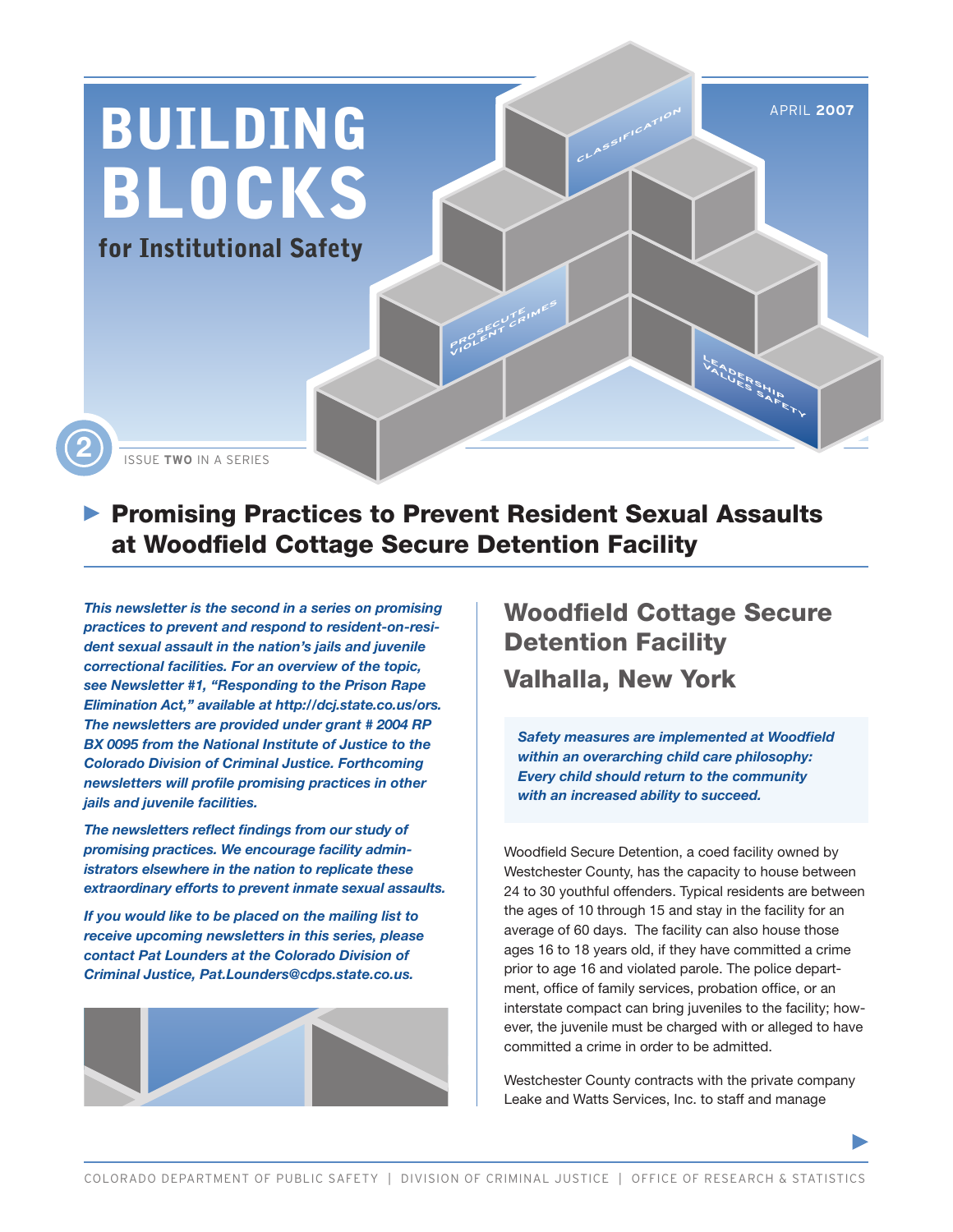Woodfield. Leake and Watts Services, Inc. was founded in 1821 by a wealthy landowner who left his fortune to start a home for orphaned children. Leake and Watts is a not-for-profit organization that provides a continuum of residential, therapeutic, clinical, educational, and supportive community-based programs, including Head Start programs and foster care, to more than 3,000 children and families in the Bronx, Westchester County, and the Greater New York area. This history is important because Woodfield Detention Facility is directed and staffed by professionals with a—child-centered, social services philosophy rather than a corrections philosophy.

The facility is part of a complex of institutions that includes an adult prison, a hospital, and a children's hospital. Private security agents patrol the entire area, which is in proximity to the local police department. In fact, Woodfield Facility communication radios are maintained on the same frequency as the police department's radios, and officers provide backup at the facility when necessary. The private security agents also ensure that the Woodfield staff stays informed of any incidents taking place in the larger complex.

The facility's administrators are accountable to multiple agencies and requirements. Since the facility is countyowned, county inspectors have keys to the facility and undertake unannounced audits. The facility is also licensed by the State of New York and must comply with all state requirements. In addition, Leake and Watts' central administration provides oversight.

## Program philosophy

## Providing care for residents is the overriding philosophy

Although Leake and Watts Services, Inc. has been providing child care for over 175 years, Woodfield is the company's first attempt at running a detention facility. Company officials debated about whether to write a proposal to the county when the first request for bids was released in the mid-1990s. They questioned whether a

*Elements of holistic care of the child involve the environment and other services such as social work. "You need to be firm but not yell at the kids. Staff who yell can be less effective with kids."* 

– Pediatrician Peter Masella

detention facility fit with the company's mission of helping struggling children and families. Eventually, the management group decided that caring for children included caring for those housed in detention facilities. As a result, Leake and Watts Services, Inc. submitted a proposal and was awarded the contract from Westchester County to manage Woodfield Detention Facility in 1995.

*"They made a mistake in life, but they are going to be our future. If we do not make a way for them, what is our future?"* 

– Assistant Director Michael Poindexter

The company sought to integrate a child care philosophy into detention services. Officials believed that youth should be treated as children even when they made a mistake that resulted in their being placed in law enforcement custody. In keeping with this belief, professionals refer to the residents as children or residents, not delinquents.

Leake and Watts' child care philosophy underscores their efforts to operate an effective facility that is safe for residents. Administrators believe that everyone has more dignity and feels more positive in a safe and clean environment. Furthermore, the experience of administrative staff is that residents are on edge and become defensive when they feel unsafe. Fights are more likely to happen under these conditions.

## Adherence to policy promotes safety

#### Adherence to policy is a core value

The safety and integrity of the program are maintained by making it a priority for staff to be familiar with the agency's written policies and procedures. To that end, the program director makes an effort to establish and integrate written policies and procedures into day-to-day operations. Staff are periodically tested on the written policies and procedures and must score at least 85% on the test or must repeat the test. If an employee continues to fail the test after three attempts, consequences are invoked by the program director.

Besides testing staff to verify their knowledge of the policies, supervisors and administrative staff are on the floor most of the day to ensure that these policies are fairly and consistently applied in practice. In addition to these mea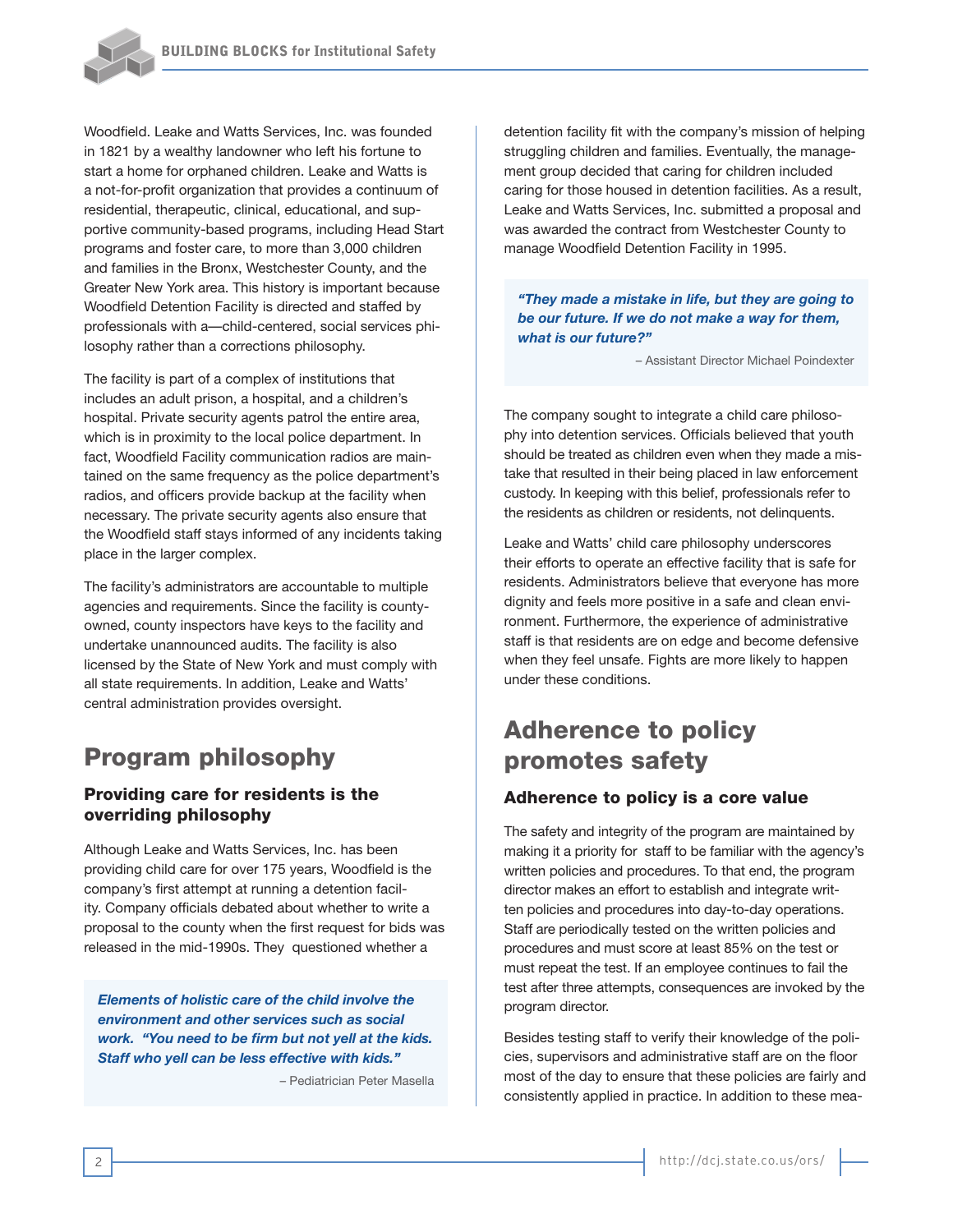sures, the program director periodically enters the facility at undetermined times (e.g., 3:00 a.m.) to see if everything is happening the way it should be on all shifts. He is able to enter the facility unannounced through a back door.

Guidelines of the American Correctional Association and the New York State's Office of Children and Family Services, as well as state and county requirements, were used to formulate policies. The value of establishing written policies extends to all areas of the detention center. For example, the nurse supervisor recently developed a policy and procedures manual that addresses medical care.

When a staff member makes a disciplinary decision that is inconsistent with policy, the supervisor tries to resolve the issue without undermining the staff member's authority. The supervisor talks to the staff person about the problem, and they will work out a plan together before they both talk to the resident. The supervisor and staff member then counsel the youth together, which reinforces the authority of the staff member. For example, during this joint session, the staff member may inform the youth that he was originally planning on giving him the first sanction but has decided to impose a different sanction. This maintains continuity of policy along with the staff member's authority.

*Written policies are critical. "A lack of compliance with policy could result in liability for the institution. Safety measures will also break down if staff do not follow the policies and institute the measures."* 

– Program Director George Walters

## "No touch" policy tempered by a caring attitude

One of the reasons Woodfield Detention Facility was of interest to project researchers is its controversial "no touch" policy. Researchers became aware of the policy during a telephone interview with the program director. George Walters emphasized a consistent focus on the safety and well being of the residents, which was a motivating factor in the facility's no touch policy. An ongoing debate in youth residential care focuses on staff boundaries and physical contact between staff and residents. On the one hand, some professionals worry that physical contact will provide opportunities for abuse, while others feel that youthful offenders are at vulnerable developmental ages when human touch is a critical component of emotional health.

In part, the decision to limit touching was made out of a growing realization that many of the children had been physically and sexually abused and many displayed anxiety when touched by staff. Administrators emphasize verbal communication and counseling as primary tools for interacting with youth. As Pediatrician Peter Masella noted, "You can make contact with kids through eye contact, not only physical contact."

Residents are expected to maintain a specific posture and distance from staff, and they are required to walk in single file with their hands behind their back. This distance permits staff to easily observe the behaviors and interactions of residents. If a resident does not walk in formation or, for example, kicks a door in frustration, staff will send the youth to his or her room. If the youth refuses, staff will send those who observed the incident to their rooms and counsel the frustrated child until he agrees to go to his room.

Not all physical contact is restricted. Staff might occasionally put an arm around a child who becomes overwhelmed with emotion, and some staff give residents "high fives" for an accomplishment such as making a basket during recreation in the gym. Based on their different professional roles, medical staff and social workers are less restricted in their physical contact with the residents.

## Use of physical restraint is considered a last resort

Counseling is the primary intervention employed to control problematic behavior, and staff focus on preventing incidents rather than intervening afterward. This approach appears to be effective. No physical altercations between residents had occurred during the three-month period prior to our visit to the facility.

Every time a disciplinary action is taken with a child, the staff must complete an incident report. Information about time-outs, room restrictions, and restraints is collected and tabulated every month for submission to the county and the state. Before these protocols were implemented, facility staff used physical restraints approximately 300 times and mechanical restraints about 85 times each year. In 2004, out of 345 intakes to the facility, physical restraints were only used 20 times and mechanical restraints 12 times.

When restraints are necessary, the administration employs the Bruce Chapman *Handle with Care* techniques (www. handlewithcare.com), an approach that is endorsed by the Child Welfare League of America. Handle with Care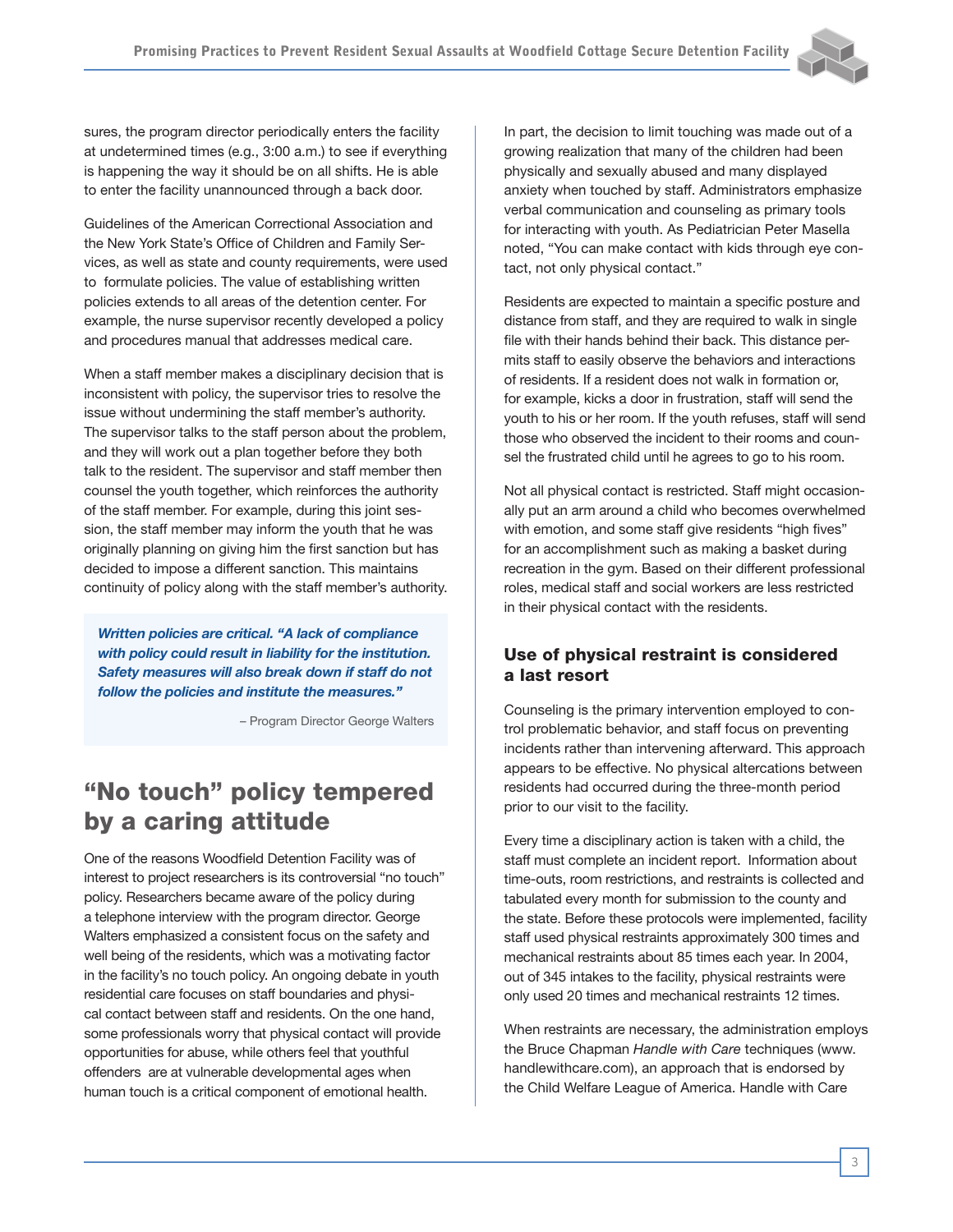

methods, developed by Chapman when he worked at an in-patient psychiatric hospital in Pennsylvania in the mid-1970s, promise to help trained professionals turn turmoil and confusion into decisive therapeutic intervention by using passive restraint that does not inflict pain or injury. Woodfield staff have been trained at Chapman's Instructor Certification Program, and the certified instructors train additional facility staff. Both instructors and staff must be re-certified annually by receiving another 16 hours of training.

Mechanical restraints may be used in an emergency, but only with the program director's approval. Even then, restraints can be used for no more than 20 minutes unless the program director issues a one-time re-approval for use

## *Handle With Care Behavior Management System, Inc.*

*Brief statement of philosophy*

*Each intervention you make on behalf of a child must enhance and consolidate your relationship with that child and have a positive impact on the therapeutic community. – Bruce Chapman*

*Handle With Care Behavior Managment System operates from the following assumptions:* 

- *• There is no dignity in allowing a child to hurt himself or someone else.*
- *• He needs to be protected from the physical and emotional consequences of his behavior*
- *• We need to be protected from the physical and emotional consequences of his behavior.*
- *• In order to act in his best interests, we must be in control of our own feelings and behaviors.*
- *• The out of control child is aware at some level that he is out of control and expects us to demonstrate the capacity to bring them under control safely.*
- *• The safety of the child and the adult are equally important.*

Source: www.handlewithcare.com © 1984 HWC. All rights reserved.

totaling no more than 40 minutes. Further use of mechanical restraints must be approved at the county level.

## Structure provides safety and applies to residents and staff

#### Intake and beyond

The first contact a youth has with Woodfield involves a structured intake process. The child is searched for contraband and signs of abuse. When there are indicators of abuse, an outside physician examines the youth prior to his/her admission into the facility. If a child has suicidal ideation, he or she is sent to the psychiatric unit at the children's hospital located nearby. Woodfield staff can follow up with suicide watch procedures if the youth remains at risk after returning; on-site psychiatric services are available three times per week.

*"I have a lot of respect for the staff because I overhear line staff trying to help the kids resolve problems."* 

– Nurse Janet Parker

The youth are interviewed at intake to determine if they are affiliated with a gang; they are instructed that they are not allowed to wear clothing that signifies gang affiliation. They are also given a Resident Handbook that they must read or have read to them; afterward, they must sign a statement that they understand the facility rules and staff expectations. The handbook describes Woodfield's behavior management level system, in which privileges are assigned when a resident meets basic expectations that are associated with specific levels. Additional privileges can be earned from positive participation in recreation and school over the course of a week.

A nurse assesses the youth and takes a medical history within 12 hours of admission. The resident is then tested for TB and sexually transmitted diseases. A physician completes a further health assessment within 72 hours.

*One component of sustaining a safe culture is adequate staffing. Currently, the program maintains a staff to resident ratio of 1 to 8.*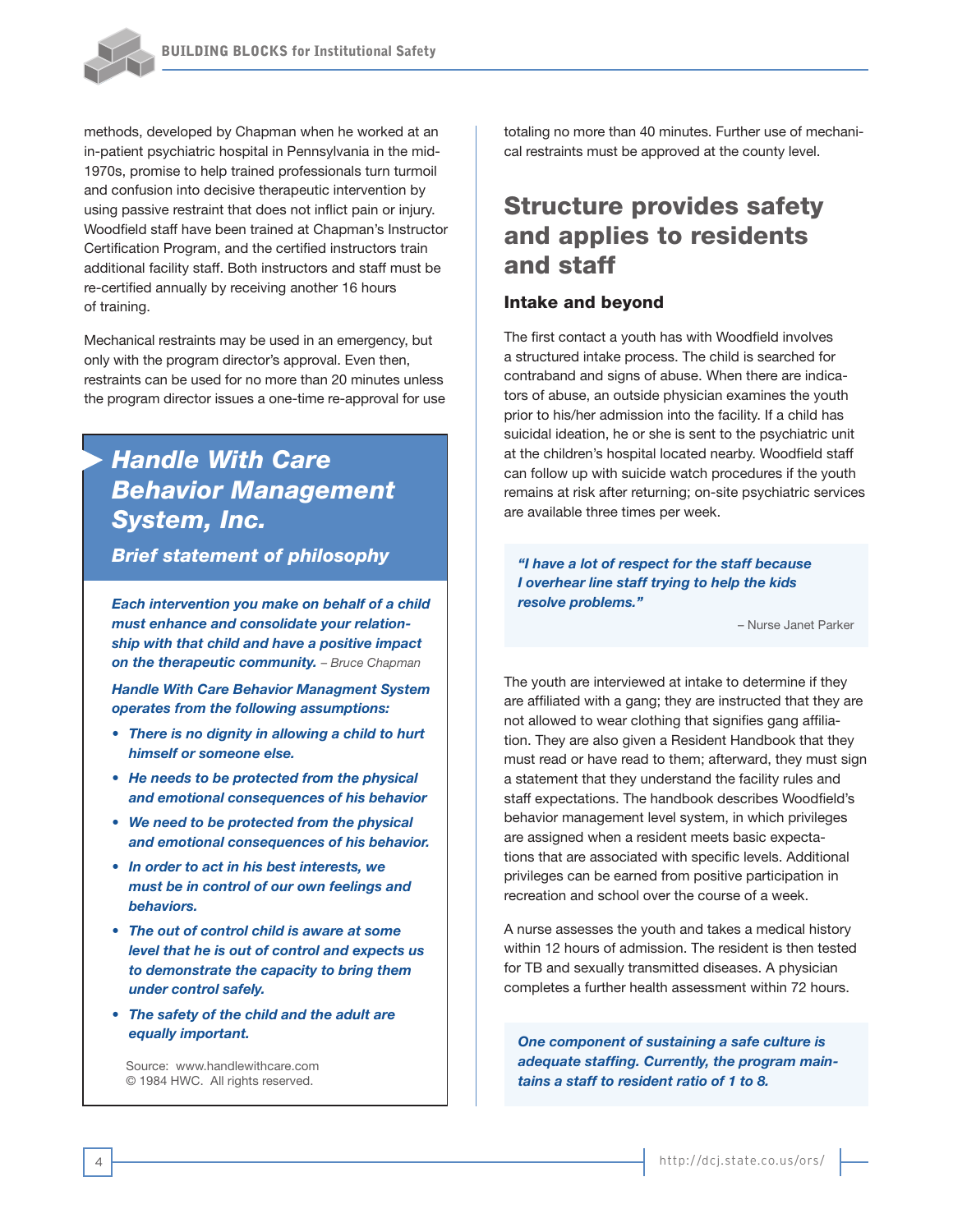

*The annual number of physical restraints fell by more than 90%, from 300 to 20, after these protocols were implemented.*

## *Methods used by Woodfield detention staff to prevent incidents of aggression*

- *• Expectations of behavior are clearly presented in the Resident Handbook.*
- *• Residents are offered anger management, life skills, and gang prevention classes.*
- *• Staff are trained to provide crisis intervention and counseling to help residents get along with each other.*
- *• Staff purposely address issues in a manner that does not embarrass the youth in front of their peers, decreasing the need to save face.*
- *• Staff are trained to be inquisitive and find out what residents are talking about. While in the day room, for example, staff are encouraged to observe residents who are talking to each other and ask them about the conversation. This communication gives staff an opportunity to identify issues and problems before they escalate.*
- *• Because the young people are often upset after they have a hearing on their case, when they return from court, they are assigned to their room for 30 minutes. This gives them an opportunity to be alone, talk with staff, or use other methods to manage their emotions before they rejoin facility activities and interact with the general population.*
- *• Staff are trained to be sensitive to the dynamics among residents. If there appears to be tension, every attempt is made to pull one of the youth aside in a non-stigmatizing manner (e.g., staff will say, "I need to talk to you about your court case") to determine the source of the tension and prevent a problem by counseling the youth.*
- If staff hear residents talking in a manner that might provoke a fight, the youth are separated and given a time *out. Staff talk to each young person individually and then together to help them learn how to solve problems.*
- *• If a time-out does not seem to be enough, staff may send the instigator(s) to his or her room until staff can talk to him or her.*
- *• Residents are allowed the opportunity to vent as long as they go back to their room when instructed.*
- *• When a youth is disrespectful, he or she is disciplined through counseling.*
- *• Room confinement is used when residents fight.*
- *• If a youth refuses to go to his/her room, or when an incident occurs, the following steps are taken:*
	- *1. A staff member talks with the youth and asks him or her to go to his or her room. If that does not work,*
	- *2. A different staff member talks to the youth with the goal of moving the youth into his or her room. Residents are more likely to respond to a different staff member who was not present when the incident started.*
	- *3. If multiple staff fail to talk the youth into the room, a supervisor is called in to talk to him or her.*
	- *4. All the non-involved youth are sent to their rooms to "remove the audience." This leaves the child alone with approximately 5 staff, and the youth will usually go to his room.*
- *• The administration may use every staff person to intervene in incidents. Every effort is made to resolve the incident without use of physical restraints; however, a supervisor must be involved if physical restraint is used.*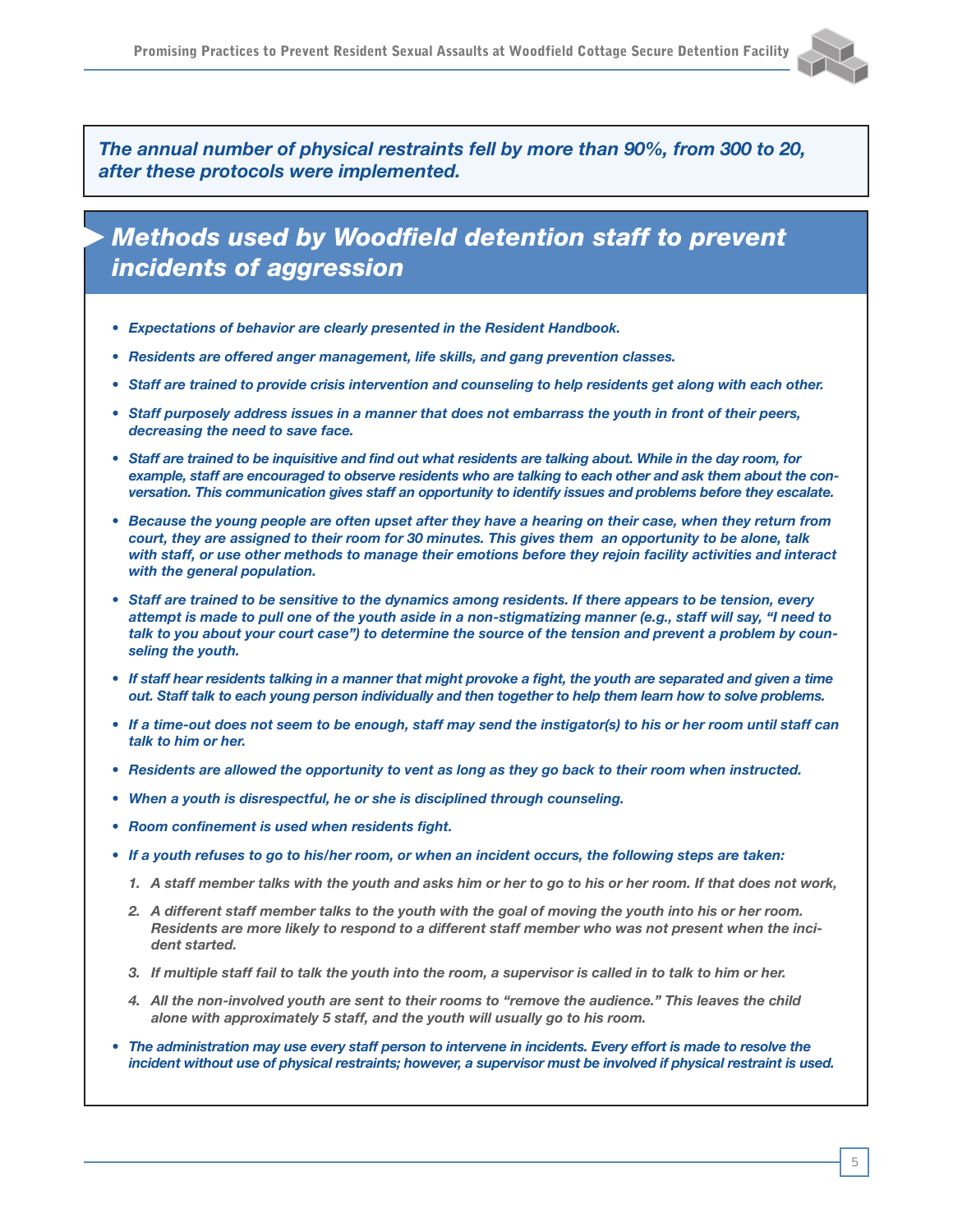#### Social workers play an important role

Residents have daily contact with social workers during the first five days of confinement to facilitate their orientation to the facility program and behavior management system. The social worker often contacts the youth's parents to obtain a better understanding of his or her needs and to get their perspective on the child. The probation office or school is also contacted to discuss the child's placement. Social workers send progress reports to judges to inform them of the resident's progress in the behavior management system. Throughout the youth's placement at Woodfield, the social worker is available to assist the residents in resolving concerns and conflicts.

#### Rules promote structure and safety

Programming is designed to teach order and discipline without being punitive. In fact, the word "punishment" is not used in the program. Some of the facility rules include:

- No two residents may be alone without direct staff supervision.
- Residents are assigned individual rooms. If the facility is overcrowded and a room must be double-bunked, the residents are housed in a dormitory and directly supervised at all times.
- Staff cannot step into a youth's room without another staff member present.
- Residents are escorted to the bathroom by staff to ensure that only one youth is in the bathroom at a time.
- Three youths can shower at a time with visual supervision by staff.
- Residents are not allowed to talk or have physical contact when moving between locations, and they must walk in formation with their hands behind their backs. This rule is designed to decrease their ability to swing their arms quickly and hit another resident without being observed. Three staff must accompany group movement: one in front, one in back, and one in the middle. The children count off at the beginning of movement and again when they arrive at the destination. All moves are logged.
- Residents are not allowed to have music that includes cursing.
- Staff open mail in front of residents and confiscate inappropriate material.
- When in the day room, residents must sit in chairs designated for them because certain chairs, designated as staff chairs, are positioned to provide the best view of the residents.
- Tape is on the floor about 3 feet outside of the control center doorway. Residents must stand outside the tape boundary when they talk to staff at the control center. This maintains boundaries and prevents residents from manipulating their way into the control center.
- Woodfield is a linear style facility, with two wings on each side of the control center and a day room in the middle. When residents are in their rooms, they must place their shoes outside the doors of their rooms, so control center staff know at a glance which residents are in their rooms.
- Security cameras monitor the wing hallways and record access to the rooms. If the recording indicates a staff member entered a youth's room alone and stepped out of the view of the camera, the administration will not support the employee in the event of allegations of misconduct.
- The youth are locked in their rooms at night. Residents can use an intercom to contact the control center when they need to use the restroom.
- The night shift staff consists of a supervisor and one male and one female staff member. If the male staff goes on the female unit, the female staff must accompany him. If the female goes into the male unit, the male staff must accompany her.
- During the night shift, staff check each room every 20 minutes. If the staff member only sees a lump under the covers and cannot see a body, the supervisor is called to enter the room with the staff person to verify the youth is in the bed. Video recordings from the security cameras are reviewed once or twice a week to see if the checks are being done every 20 minutes. Facility security checks are completed every hour during this shift.
- Night shift staff are assigned laundry duties to help them stay active and awake.
- Staff who participate in security checks, room confinement checks, suicide watches, or count times must record and sign off on the activity in a logbook or special form.

#### Rights and privacy are valued

Policies also ensure that the residents have rights. A grievance system allows residents to lodge complaints when they do not feel they are being treated appropriately. Attempts are made to resolve the grievance at the lowest level, but the complaint goes up the chain of command until it is resolved. If the youth is not satisfied with the result, the facility's administrators will arrange for a county ombudsman to hear the child's grievance. Residents are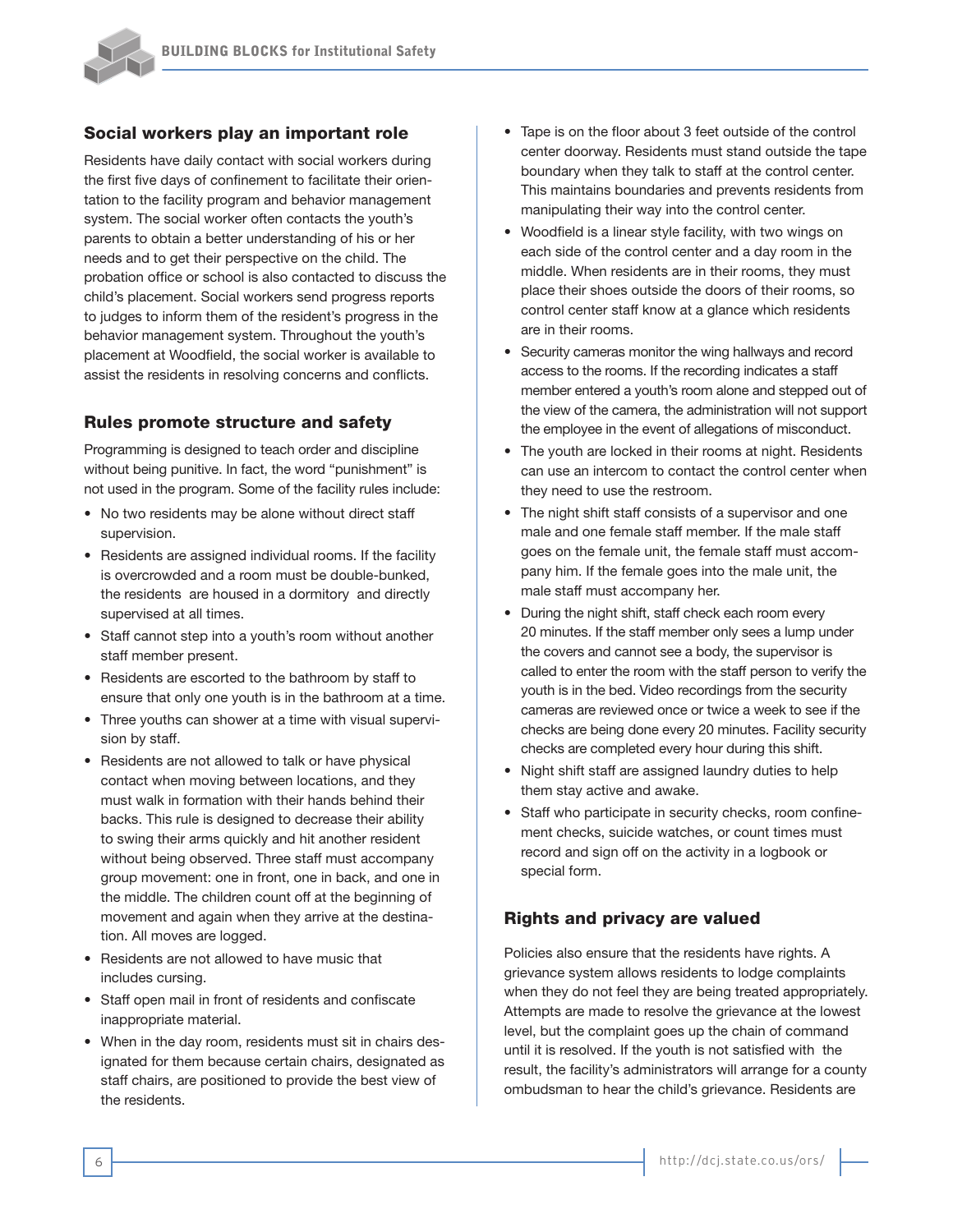also given the 1-800-child abuse hotline in their handbook, and they are verbally informed about the hotline and encouraged to call if they feel they are being abused.

In general, staff are not informed of the youth's index crime, and the young people are discouraged from disclosing their crime. The goal is to decrease the stigma for the children and provide an environment in which all residents are treated equally. When the facility houses a child who has committed a sexual assault, the crime is not disclosed to all staff. An informed supervisor might arrange seating or showering times to decrease risk to other youth.

## Facility structure and safety measures

Woodfield has established many safety procedures including the following:

- The names of everyone entering the facility, including all staff, anyone associated with activities in the facility, and all group movements of residents, are recorded on a daily log record..
- The shift supervisor is responsible for knowing where everyone is at all times.
- Seven video cameras continuously record activity in the gym, housing hallways, and common areas. Tamper-proof domes cover the cameras on the wings, making it more difficult to sabotage this surveillance effort. The recording equipment is in a locked area that only the program director can access.
- Lights are turned on and off with a key, preventing youth from tampering with the lights.
- Alarms on all housing doors alert staff when any door is opened.
- An intercom system allows residents to communicate with the control center staff from their rooms.
- The control center electronically controls the locks in each room; doors automatically open during a fire or in the event of a power outage that results in generator backup.
- Each housing wing has a fenced area directly outside the exit door. This allows youth to be evacuated in an emergency situation without compromising security.
- Rooms are searched once a week at random times.
- Residents are scanned for metal when they go to or return from the gym or school, although these areas are located in the same physical structure.
- The recreation yard perimeter is searched before any child enters the area to make sure that contraband has not been thrown near or over the fence.
- Free weights are not allowed in the facility to prevent the use of weights as weapons.
- GPS is installed in the facility's transportation vans. The director can check on transport officers to determine the driving speed and location. Staff are prohibited from driving the van while using a cell phone or driving without their seat belts fastened.
- A comprehensive key control system was developed over a nine-month period; keys with limited facility access are assigned based on the staff member's job duties. Keys do not leave the facility and are locked up when not in use.
- Laundered items are counted.
- The kitchen is locked and inaccessible to residents; kitchen equipment and utensils are secured.
- Silverware, trays, and plates are counted before and after meals.
- Beds are bolted to the floor, and there is nothing in a room that can be used as a weapon.

## *Signs that young people don't feel safe*

*When Woodfield staff notice any of these indicators, they talk to the child or get the social worker involved to uncover the underlying issue. The staff at Woodfield are vigilant for the following indicators that young people feel unsafe:* 

- *• A child who is silent or withdrawn—this resident might be feeling threatened.*
- *• Youth who act out beyond the level of the incident—this resident might be stressed and trying to look tough.*
- *• A youth who is being ridiculed by all the other residents, even those who do not usually pick on others—this situation might indicate that someone is threatening that child.*
- *• A child who wants to take himself out of programs that he usually participated in—this child might feel threatened.*
- *• Any change of behavior, such as not wanting to shower with certain kids or groups—the youth may feel unsafe.*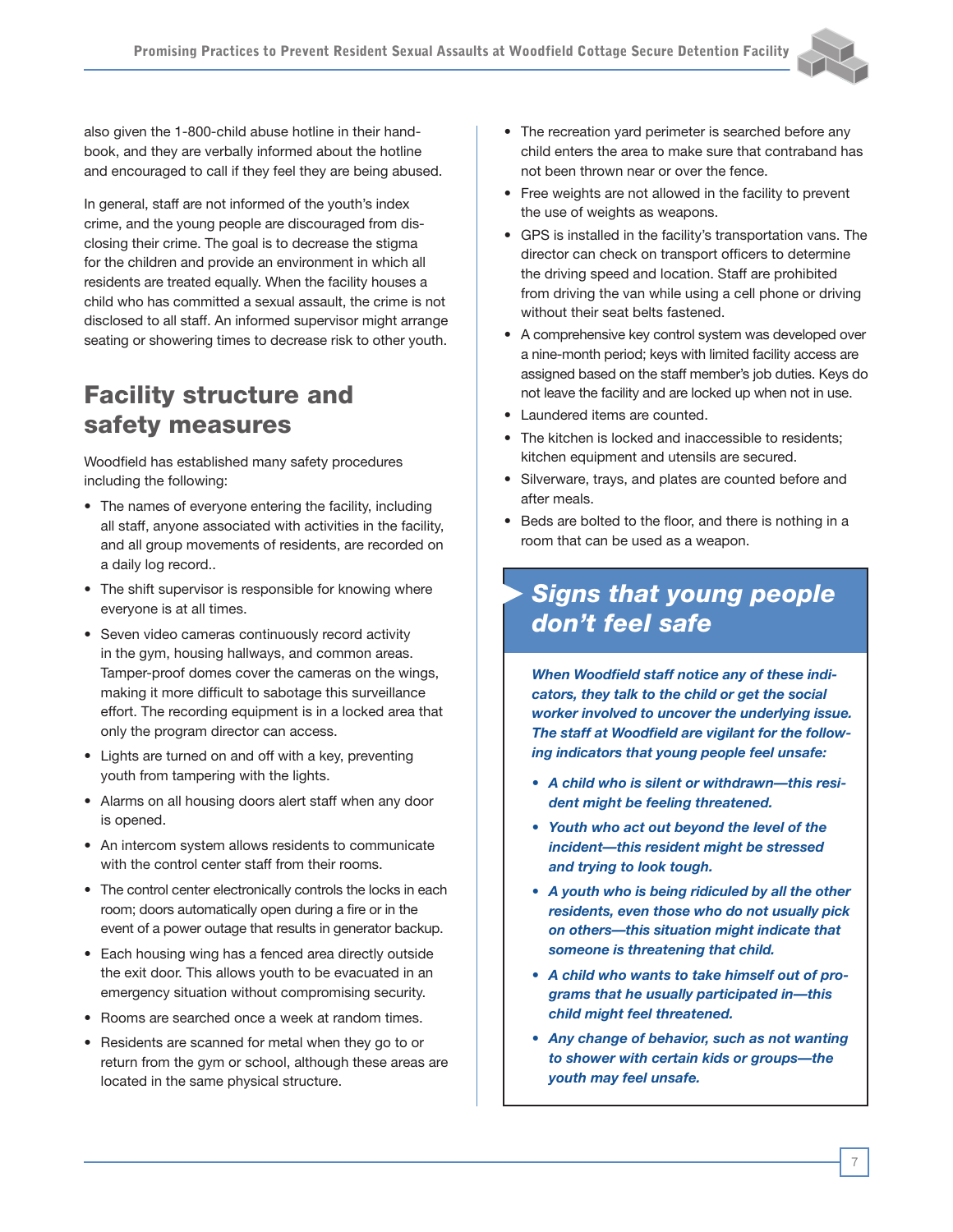#### Incidents are reported and assailants are prosecuted

When security measures fail and an incident happens, law enforcement is contacted and an incident report is filed. On one occasion, a gang incident on the basketball court resulted in a youth being assaulted. Law enforcement was called, and all residents who participated in the assault were charged and eventually convicted.

*When cameras were first installed, staff had concerns that they were being watched. Administrators emphasized that recordings would provide protection against false allegations.* 

If a youth makes an allegation and has bruises, the case is referred to Child Protective Services (CPS). If there are no bruises, the administration investigates, and the surveillance camera videotapes are reviewed. If the administrative investigation cannot confirm the allegation, CPS is contacted if a resident wants to report the incident to an outside agency. If an allegation is confirmed, the involved staff may receive a corrective action, suspension, or termination, depending on the seriousness of the behavior.

## Programming is valued

Woodfield has significant rules and security measures, but administrators want to positively influence every resident, even if a child stays only one day. Programming is an important method of implementing this philosophy. Programs teach young people new skills they can use in the community, whether it is taking care of basic needs like learning how to shower, learning basic etiquette, furthering their education, or learning how to write a resume.

*Every youth's facial silhouette and life goals are posted in the school hallway.*

Education is one of the primary programs offered. Most of the residents dropped out of school prior to admission, but all children at Woodfield must go to school. Woodfield's three teachers are state-certified in special education to ensure that services are tailored for each youth and that each has an opportunity to have a successful education experience at Woodfield.

Many students have learning and knowledge deficits, and class work is structured to minimize embarrassment in front of peers. For example, requiring a child to read out loud can lead to feelings of inadequacy in some children; in turn, a youth may act out to save face. Rather than asking students to read out loud, the teachers focus on helping residents to see the value in being able to read.

Programs give residents an opportunity to experience success. Residents are scored every day on their participation in school and recreation activities. Additional privileges are distributed every Friday night by the recreation supervisor, and residents with points for positive participation in school and gym for the week are allowed to stay up until midnight and participate in a pizza party. The party includes treats and a movie. The youth hear about the party from other residents and become motivated to do well so that they, too, can participate.

A negative score in school translates into lower behavior management points. When a resident receives a negative score, the teacher must notify the child and obtain his or her signature as proof that he or she was informed of the negative score.

#### Residents are exposed to a variety of pro-social activities

Events are arranged to expose the residents to a variety of positive experiences, emphasizing that there can be more to life than what the child has experienced. Staff arrange periodic gospel festivals with local churches; music lessons with computer composing; art, dance, and drama lessons; and lectures from sports stars, rap group members, people who have overcome adversity, mayors, and judges. The staff also organize mock trials to help the youth understand the court and criminal justice system.

Residents are shown videos on individuals who were in detention and turned their lives around. In addition, the staff assemble talent shows, cultural awareness activities, and career days that expose the youth to different occupations and trades. Invited speakers are those who can positively influence or inspire the residents.

The young people are also taught coping and life skills. Class topics include violence prevention, sex education, developing positive relationships, and practical job-seeking skills, including writing a resume. The facility nurse provides sexual health education on an individual basis in addition to sex education classes. Facilitated group discussions allow the residents to express feelings and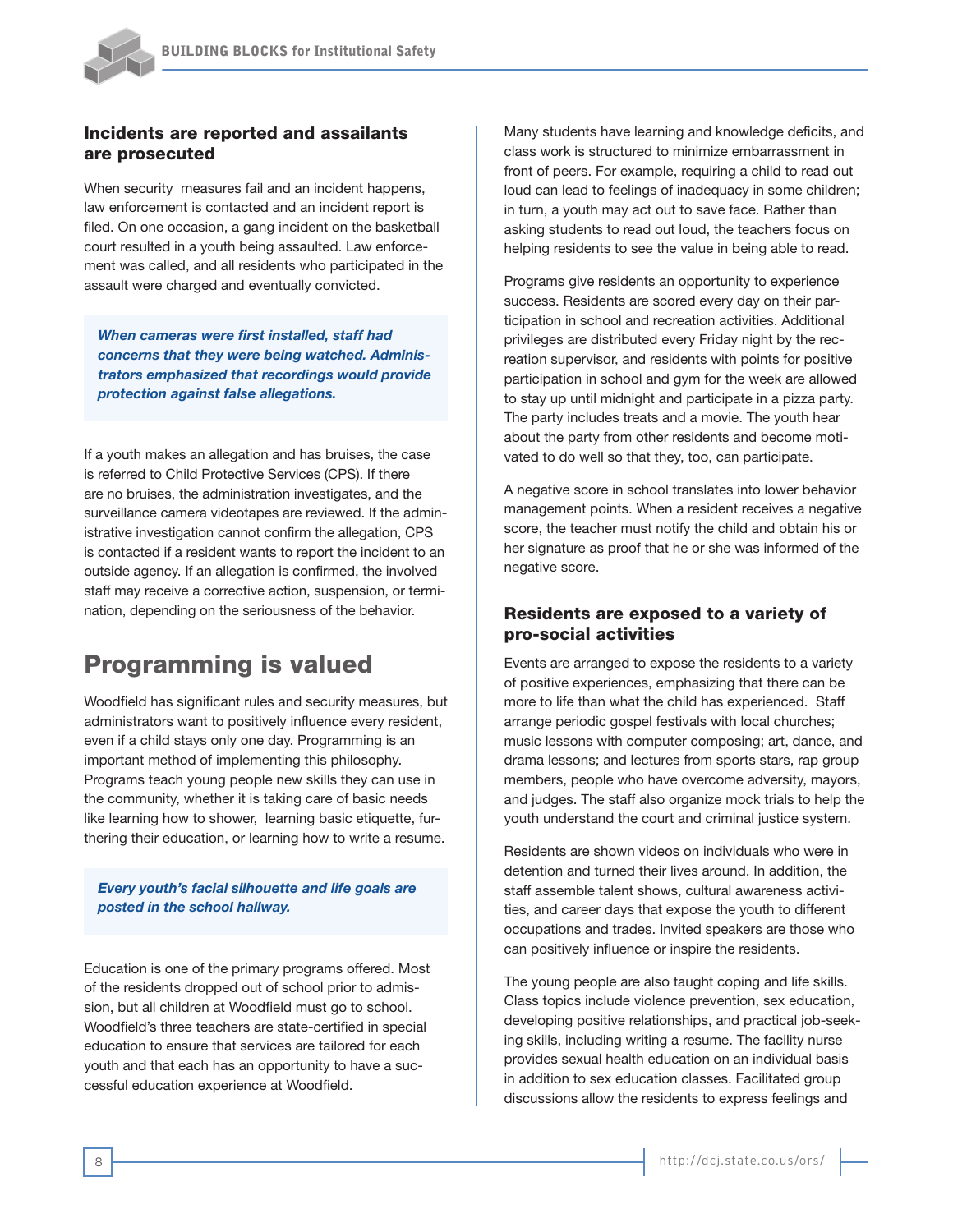discuss issues. For example, a discussion about rape focused on how women feel if they are raped, male victimization, and managing sexually aggressive feelings. Every effort is made to increase the child's skills to live successfully in the community.

*"We want to reward success and remedy failure."* – Assistant Director Michael Poindexter

#### Recognizing that residents are children

In keeping with the Leake and Watts Services child care philosophy, the facility tries to create an environment where the residents can experience normal childhood activities. For example, the staff celebrate holidays with presents and special meals. They also provide opportunities for residents to make presents, such as designing T-shirts or greeting cards for family members. Of course, the staff also try to teach the youths to take care of themselves, even reminding them to wash their hands before a meal.

## Enhancing opportunities for success in the community

The administrators at Woodfield recognize that the environment the child returns to will play an important role in the youth's success in the community; therefore, programming extends to the family. All family members and anyone living in the home are invited to a working session to help determine the specific problems that brought the child to Woodfield. Once problems are identified, an individualized plan is developed to provide an optimal environment for success in the community.

When Leake and Watts Services, Inc. took over the facility in 1996, there were no family visits. In recognition of the important role that families play in the lives of juveniles, the contacts have continually increased to 160 personal contacts with family members and 624 phone contacts in 2004.

Some young people will need jobs when they return to their community. Facility staff will sometimes contact the mayor of the youth's town to solicit assistance in finding a job for the juvenile upon his or her release.

Involving the family and assisting with employment are examples of ways staff demonstrate a caring attitude that goes beyond housing youth in a detention facility and, instead, seeks to provide the youth with opportunities to turn their lives around.

## Creating a caring staff culture starts with staff recruitment and training

When the parent company, Leake and Watts Services, Inc., was awarded the contract for Woodfield Detention Facility, some of the existing employees had been working at the facility for 10 years. The administration wanted to ensure that all employees supported the child care philosophy of the parent company and did not want staff to think of the youths as "just criminals." Hiring and training practices were the primary methods by which the administration implemented a caring philosophy. Establishing policies, supervising staff, and encouraging communication were additional methods.

## Hiring staff

Hiring practices influence resident safety. Woodfield struggles with the same staffing and retention issues that most facilities face, often losing experienced employees to supervisory positions in other criminal justice agencies. Woodfield uses a combination of contract and full-time staff, and vacancies are generally filled by contractors whose work habits and interactions with residents have been observed by administrators. In this way, officials prioritize hiring fulltime employees who support the program philosophy.

Administrators want employees who enjoy the challenge of working with adolescents and understand that there is more to doing so than simply locking people up. They want to hire staff who have at least two years' experience in the child care field and who can be sensitive to the residents' needs. Sensitivity, cultural diversity, affinity for the profession of child care, consistency in responding to youth, and caring about kids are valued qualities that the administrators strive to maintain when making staffing decisions.

## **Training**

Administrators at Woodfield believe that training is a key element in establishing a strong and positive staff culture. Training exposes staff to new ideas and equips them with the skills necessary to deal effectively with residents. At Woodfield, training occurs in the holistic context of understanding youthful offenders as human beings rather than as criminals. Training topics include the following: cultural diversity, gangs (including identifying gang-related behavior and shutting it down), suicide ideation identification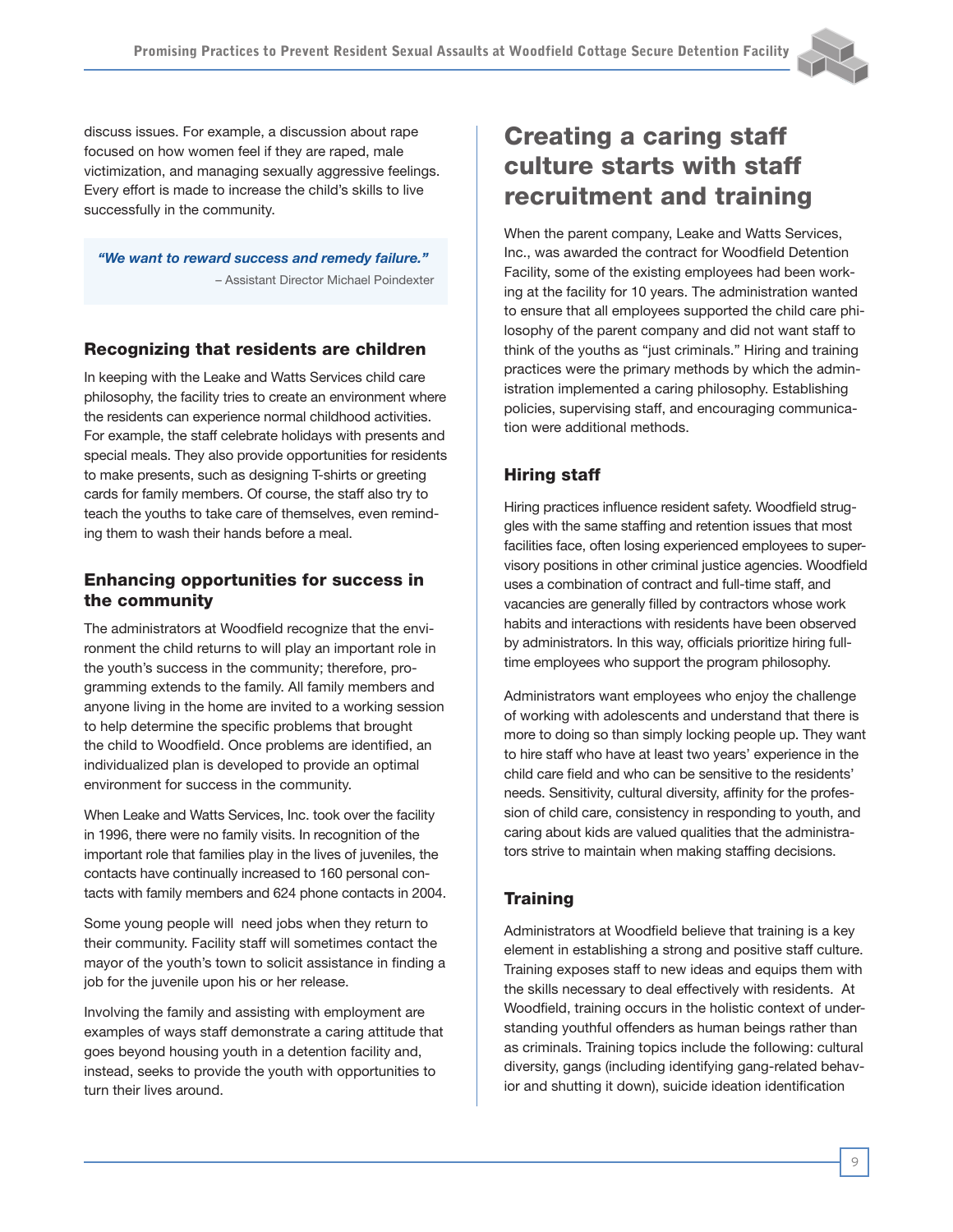

and prevention, maintaining boundaries with residents, and counseling techniques.

Training is periodically adjusted to cover topics that are relevant to the residents. For example, when administrators recognized that more youths were struggling with psychiatric issues, a training program was implemented to teach staff about the management of mental illness, including distinguishing mental illness from behavior problems.

It can be expensive to provide training, but administrators believe that training is a wise investment. One example of its effectiveness is that the lack of major incidents at Woodfield resulted in reduced insurance costs for the facility.

#### Staff supervision

One component of building a strong staff culture involves staff supervision. Woodfield employees receive performance evaluations on a regular basis because administrators believe that, when used properly, these are tools to help build employees' skills. At the level of the individual employee, performance evaluations provide an opportunity for supervisors to acknowledge positive attributes, and, at the level of program management, performance assessments contribute to operational consistency.

Performance is assessed in the following domains:

- Relationships with co-workers and residents,
- Knowledge of the policies,
- Documentation of incidents,
- Report writing,
- Taking initiative, and
- Punctuality.

Supervisors are discouraged from giving an employee high evaluation ratings when he or she has deficits in any area because it "robs the employee of the opportunity to grow." Employees who receive low ratings are counseled to improve their performance.

## Solving staff-related problems

#### Start with the good

When a supervisor addresses a problem with a staff member's performance, the supervisor starts by pointing out the professional's positive attributes before discussing what needs to change. The supervisor tries to validate the employee and also increase his or her knowledge of acceptable options. When an employee complains about

a supervisor's decision, the assistant director has a discussion with both parties, and might explain the decision or ask the employee to read an article or a book chapter that supports the decision. The intent of the meeting is to clarify the most effective approach to use with children, and to emphasize the administration's value regarding the use of effective child care methods.

#### Teamwork requires communication

Woodfield administrators recognize the importance of using a team approach to manage detained youths. Each shift supervisor meets with his or her staff before the shift to forward information from the prior shift. Each team meets monthly, and approximately 20 all-staff meetings are scheduled each year. In addition, staff are encouraged to discuss concerns and suggestions with management at any time; the director has an "open door policy." Anonymous suggestions or concerns can be dropped in a suggestion box. These approaches are designed to build a strong team that can be consistent and effective with the residents.

## Summary

Woodfield administrators have implemented many strong approaches to ensure the safety of the young people housed at the facility. While the no-touch policy may be controversial, it is implemented within the context of a caring philosophy that puts the emotional health of the child first. The programmatic efforts to expose the youths to experiences that will help them be successful in life reflect that Woodfield's mission goes beyond simply housing youthful offenders safely in detention. These professionals want to make a difference in each youth's life, even if he or she is only housed at Woodfield for a single day. The policies, practices, and programs implemented at Woodfield clearly support the mission of the parent company, Leaks and Watts Services, Inc.

#### Special thanks to those we interviewed:

Mr. Michael Poindexter, Assistant Director Mr. Adrian Robertson, Supervisor Mr. Gaspar Santiago, Senior Social Worker Ms. Linda Scott, Teacher Ms. Janet Parker, Facility Nurse Dr. Peter Masalla, Pediatrician Ms. Brendalynn Walker, Transportation Mr. Patrick Walker, Recreation Specialist Mr. George Walters, Program Director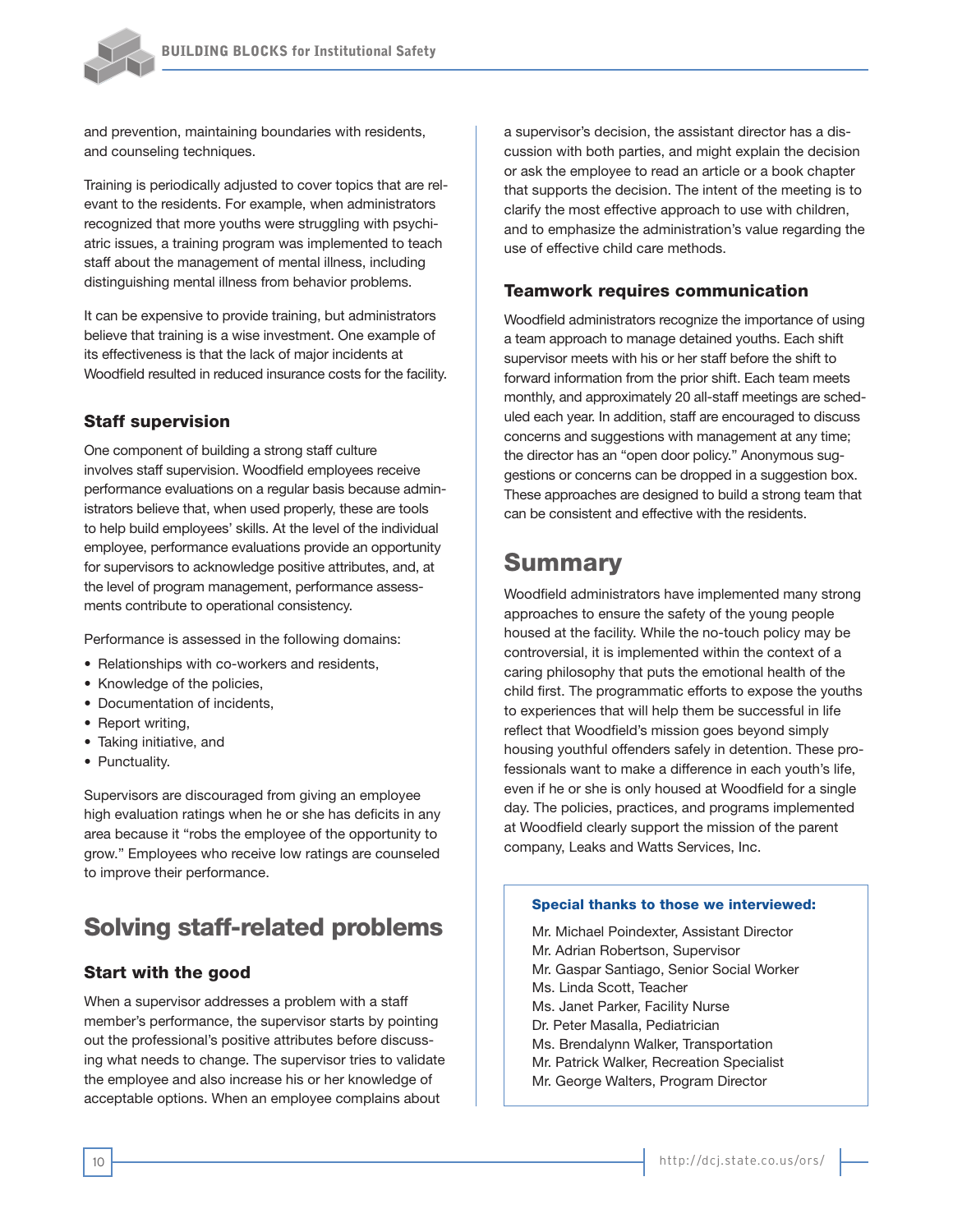